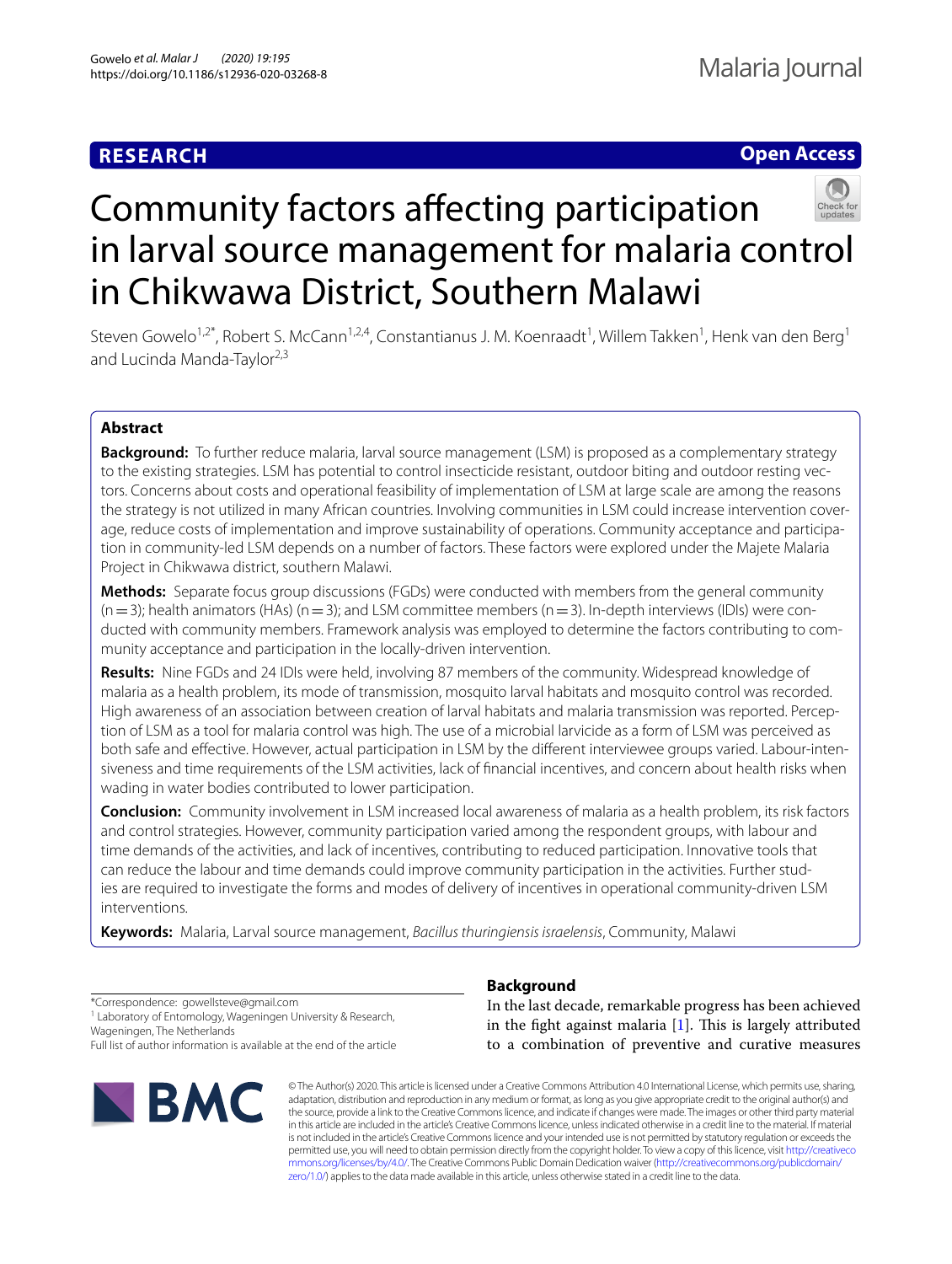including insecticide-treated bed nets and efective case management [\[1](#page-9-0), [2\]](#page-9-1). Long-lasting insecticide treated bed nets (LLINs) and indoor residual spraying (IRS) as vector control interventions have made major contributions towards the recent gains [\[3](#page-10-0), [4\]](#page-10-1). Despite these gains, malaria still remains a major public health problem in Africa as reported by stable or increasing incidence rates over the past few years in many African countries [\[1](#page-9-0)]. Development of resistance to drugs [[5\]](#page-10-2) and insecticides [[6,](#page-10-3) [7\]](#page-10-4) in the malaria parasites and vectors, respectively, and vector behavioural plasticity, such as outdoor feeding and resting  $[8]$  $[8]$ , threaten the efficacy of available interventions to reduce the malaria burden.

The shortfalls of the current malaria interventions suggest a need for new strategies that can further reduce malaria transmission. Larval source management (LSM), which controls malaria vector populations through reduced suitability of mosquito larval habitats, is recognized as an efective supplementary tool for malaria control under specifc conditions [\[9](#page-10-6), [10](#page-10-7)]. As a complementary malaria control strategy, LSM could be ideal for situations where vector breeding sites are few, fxed and fndable [\[11](#page-10-8)]. Other factors cited for adoption of LSM as a complimentary tool include cost-efectiveness when compared with other tools  $[12, 13]$  $[12, 13]$  $[12, 13]$  $[12, 13]$  and its ability to control vector populations that avoid contact with insecticide-based tools [\[14\]](#page-10-11). Further, the microbial larvicides under advocacy for use in LSM have not, to date, been shown to cause any signs of resistance in vector popula-tions or harmful effects on non-targeted organisms [\[11](#page-10-8)]. In Kenya, the deployment of LSM as a complementary measure to communities already using LLINs was shown to signifcantly improve malaria control compared to the situation with LLINs used as a stand-alone method [\[9](#page-10-6)]. A number of other studies have reported similar results

showing the contribution of LSM to malaria reduction in Africa [[12](#page-10-9), [15–](#page-10-12)[19\]](#page-10-13). In Malawi, like in many other African countries, LSM

has not yet been introduced or evaluated for malaria control. This is due to a number of factors including a lack of data on local larval mosquito vector ecology [\[20](#page-10-14)], lack of local evidence for LSM in malaria control, and concerns about the cost of implementation on a large scale. One potential method of managing implementation costs and intervention coverage is to closely involve communities in the application of LSM. This approach could enable adequate coverage of targeted areas through education and skills development of communities about LSM, reduce costs of implementation as human capital is locally available, and increase community acceptance and ownership [[21](#page-10-15), [22\]](#page-10-16). A review of case studies concludes that community participation is key to success of interventions [\[23\]](#page-10-17). For instance, feasibility of community involvement in LSM has been demonstrated in urban settings in Dar es Salaam, Tanzania, where improved standards of larval surveillance were reported [[24\]](#page-10-18).

Participation of communities in malaria control has not been emphasized in Malawi. Instead, communitybased management of diseases in hard-to-reach villages has been implemented by government-employed Health Surveillance Assistants (HSAs). Therefore, there is lack of sufficient evidence in the country on whether community engagement in malaria control can increase coverage, acceptance and uptake of control interventions. A fve-year community-led malaria control project, Majete Malaria Project (MMP), was implemented in southern Malawi to investigate the additive efect of community participation in malaria control through community workshops on malaria, structural house improvement and LSM on the strategies recommended in the national malaria control policy  $[25, 26]$  $[25, 26]$  $[25, 26]$  $[25, 26]$ . The study could contribute to evidence for community engagement in malaria control in Malawi.

The Majete Malaria Project (MMP) was a community-led malaria control project undertaken in villages along the perimeter of the Majete Wildlife Reserve in Chikwawa district in Southern Malawi [[25\]](#page-10-19). Local communities were involved in the development and implementation of the LSM activities as part of MMP [[26](#page-10-20)]. In this study, conducted 2 years after commencement of community involvement in the LSM activities, the factors infuencing implementation and acceptability of LSM for malaria control were assessed using a communitydriven approach. An understanding of these factors could inform the best practices for future development and deployment of community-based interventions.

#### **Methods**

# **Study area**

Larval source management was implemented in 26 villages as part of MMP from May 2016 through April 2018 as part of a cluster randomized trial described in detail elsewhere [\[25](#page-10-19), [26](#page-10-20)]. All 26 villages assigned the LSM arm of the randomized trial were included in the current study. All villages were located along the Majete Wildlife Reserve perimeter in Chikwawa district (16° 1′ S; 34° 47′ E), southern Malawi. Chikwawa is hot and dry from September to December, hot and rainy from January to April, and mild and dry from June to August. The district is generally dry with typical Savannah type of vegetation though agricultural land use is common in the landscape. The majority of people in the study villages keep livestock with cattle, goats and pigs being the predominant animals. Most of the households practice subsistence farming with maize, millet and beans as staple food. The study villages were divided into three sub-regions, called focal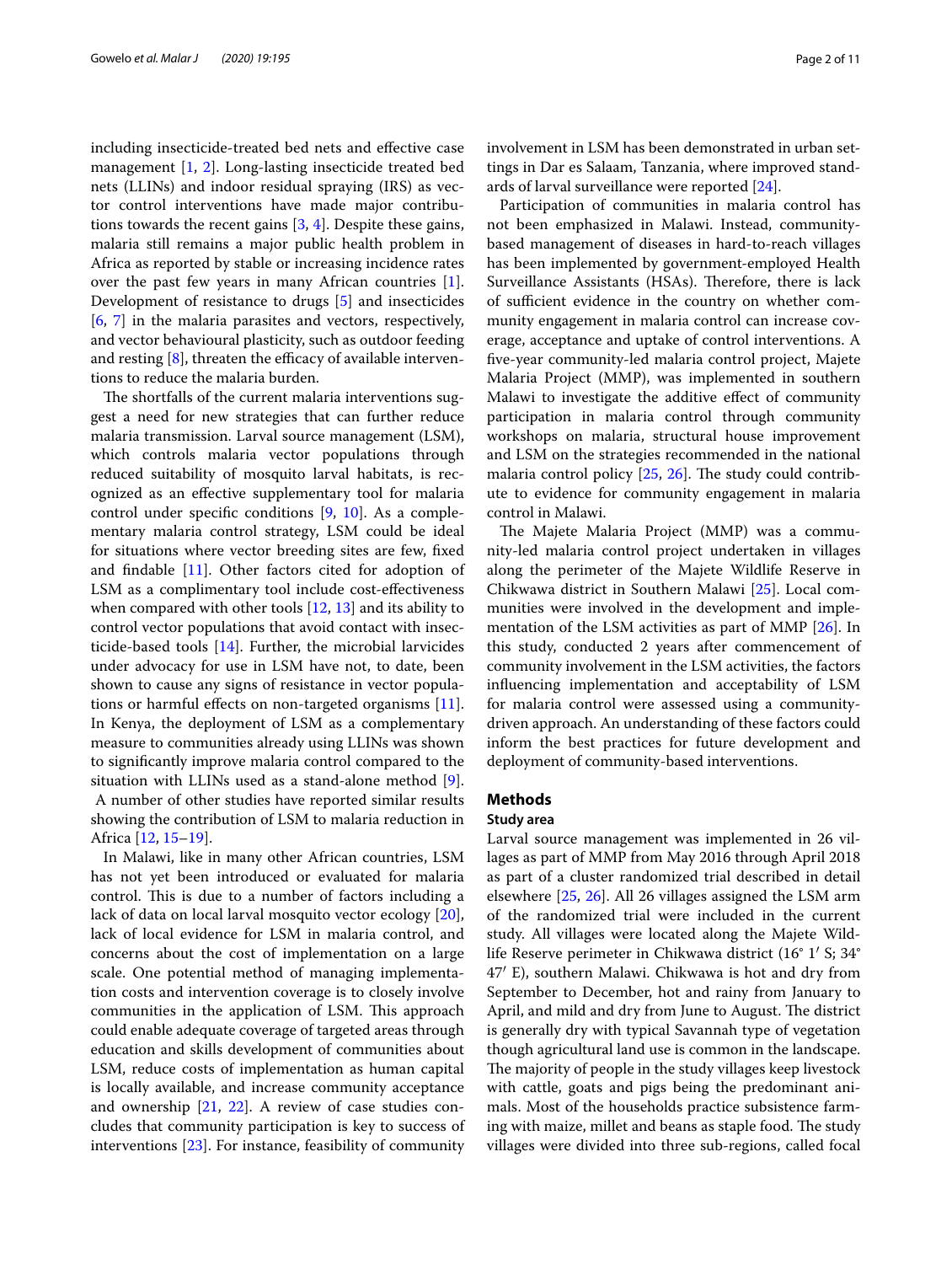areas, spaced roughly evenly around the wildlife reserve and covering a total population of about 25,000 people in 65 villages (Fig. [1](#page-2-0)) [[27\]](#page-10-21).

#### **Study population**

The study was undertaken with community members from the 26 villages spread across the three focal areas, assigned 'A', 'B' and 'C'. Three different groups of respondents were identifed: (1) health animators (HAs), (2) LSM committee members, and (3) members from the broader community. The HAs and LSM committee members were selected to coordinate the local malaria control initiatives. Selection of these groups was led by was village heads in consultation with members of the community [ $26$ ]. The HAs and LSM committee members received formal joint training from MMP and The Hunger Project-Malawi (THP) staf on malaria topics, such as vector biology, parasite transmission, and vector control. After training, the HAs were tasked with organizing and conducting village workshops in their respective villages to share knowledge on the malaria topics. They were also responsible for fostering malaria discussions, facilitating community-based implementation of larval habitat draining and flling as part of community-based LSM and coordinating all malaria control activities at village level. The LSM committees were comprised of 10 to 12 individuals from the respective village selected by members of each village at community meetings. These LSM committees were formed to carry out LSM activities in each selected village, and they were tasked with quarterly mapping of potential mosquito larval habitats, lobbying for and coordinating community participation in larval habitat draining and flling, and *Bti* application. Community members were then tasked with larval habitat draining and flling.

#### **Data collection**

Survey instruments comprised of focus group discussions (FGDs) and in-depth interviews (IDIs) that were developed based on points stemming from quantitative surveys conducted by the frst author prior to the qualitative study. Prior to commencement of data collection, data collectors were trained and the data collection tools were piloted. This was done in order to acquaint the data collectors with the purpose of the study, interview guides and consent forms, and the consenting process,

<span id="page-2-0"></span>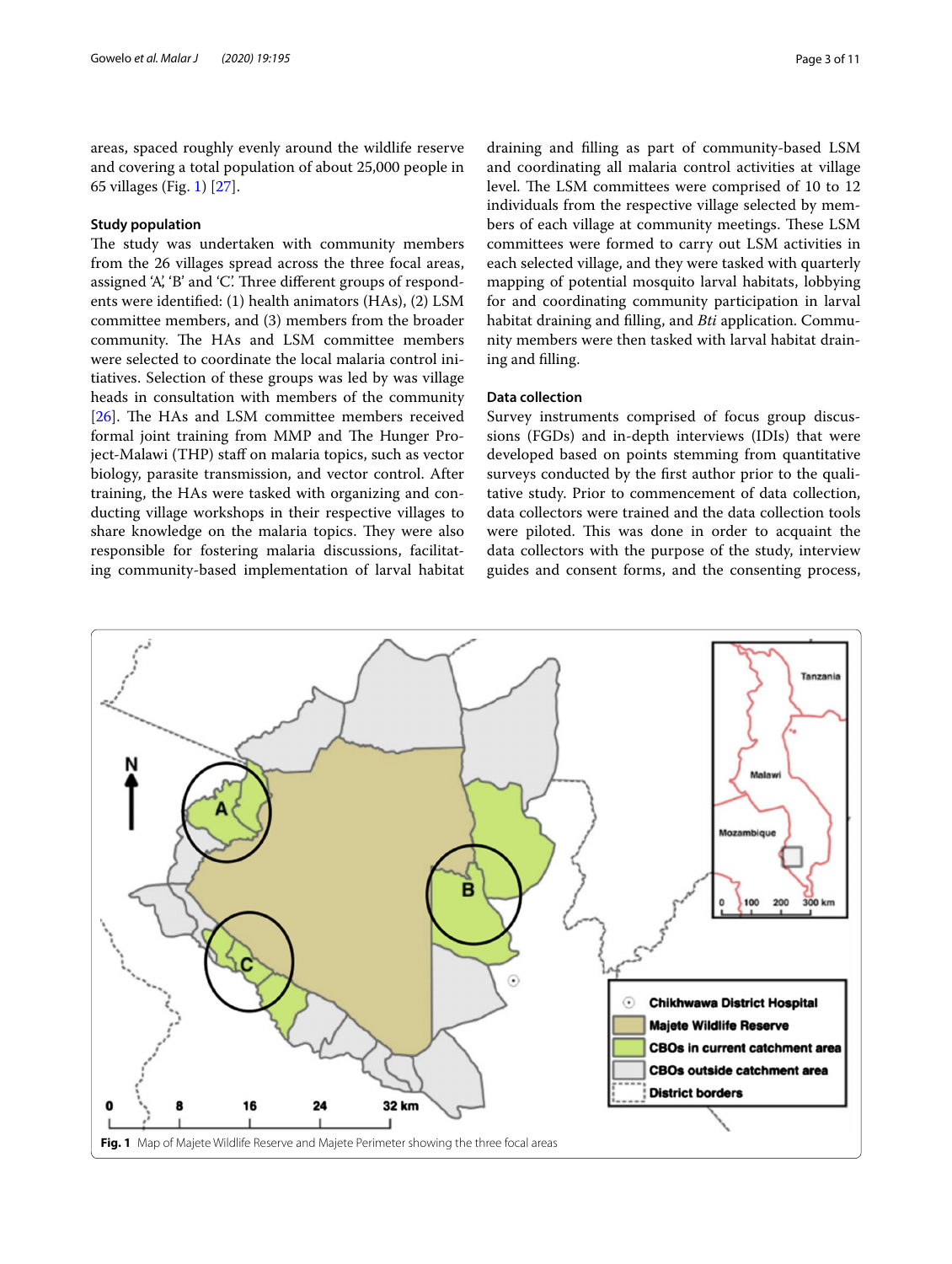and data collection using voice recorders. Additional fle [1](#page-9-2): Table S1 and Additional fle [2:](#page-9-3) Table S2 provide summaries of the interview guides. Questions for the different interview sessions included perception of malaria as a problem, its symptoms, mode of transmission, risk factors and control, and recommendations for efective community involvement in control initiatives. Questions related to the perception of malaria as a problem and knowledge about malaria transmission were restricted to IDIs and FGDs involving the general community.

Twenty-four IDIs were conducted with members from the general community in the study villages. Selection of the IDI participants was based on overall village-level motivation and participation in the LSM activities. This was based on results of the quantitative surveys conducted a priori. To rank the villages, proportions of participants per village who indicated both motivation and participation in the activities were compared with the proportion of those who indicated no or little motivation and participation. Then the villages were divided into two groups: (1) Above average motivation and participation and (2) Below average motivation and participation. Twelve IDIs were conducted with participants from villages with above average motivation and participation, and the other twelve from the villages with below average motivation and participation.

Nine mixed-village FGDs were undertaken with community members, HAs and LSM committee members drawn from different LSM villages. These did not include participants of the IDIs. Like in the IDI sessions, selection of villages from which participants would come was based on how each village ranked on the scale described for the IDIs. Thus, for each mixed-village FGD session the participants came from villages with above average motivation and participation and below average motivation and participation. The FGDs were conducted in each of the three focal areas, such that one FGD for each of the three target groups was conducted in each focal area. To stimulate discussion and ensure contribution of all members the number of participants in the FDGs was between six and eight.

A Consolidated Criteria for Reporting Qualitative Studies (COREQ) highlighting details of methods such as the research team, study design, and analysis and fndings has been provided (Additional file [3](#page-9-4): Table S3).

#### **Data analysis**

The IDIs and FGDs were conducted in the local language *Chichewa*. All data were audio-recorded, transcribed and translated into English. Data was analysed thematically. The first author familiarized himself with the whole data set and the last author coded four transcripts. A common coding framework was developed through discussion. A

codebook was developed using inductive and deductive coding methods. The inductive approach allowed generation of new themes emerging from the data while the deductive approach was based on a pre-developed codebook, which guided the coding process. The translated excerpts were coded using NVivo 12 (QSL international, Victoria, Australia). The first and last author identified key themes.

## **Ethical consideration**

The University of Malawi's College of Medicine Research and Ethics Committee granted ethical approval (COM-REC protocol number P.12/17/2222). Permission to collect data in the study villages was provided by the Chikwawa District Heath Office (DHO). Prior to recruitment of participants, communication about the study was sent to the community through local village heads in liaison with HAs. Written informed consent was obtained from all participants during data collection. All the participants were men and women aged above 18 years. Literate participants provided a signature on the consent form and illiterate participants provided a thumbprint. Interviews were conducted in a private space, and participants were assured that their personal details would be omitted from transcripts and no personal details would be divulged to ensure confdentiality. Finally, participants were informed that their involvement in the research was voluntary and that withdrawal was permitted at any time and without personal consequence.

# **Results**

#### **Respondent characteristics**

A total of 87 respondents participated in the 33 interview sessions: 24 IDIs and 9 FGDs (Table [1](#page-4-0)). All the IDIs were conducted with the community members that were not HAs or LSM committee members. Three FGDs were conducted per focal area: one with community members; one with HAs; and one with LSM committee members. Most of the participants were in the age group 18 to 24 (71.3%) and reported primary education as their highest level of formal education (51.7%). More males (57.5%) than females (42.5%) participated in the interviews.

The study results were grouped into five main themes drawn through the inductive and deductive methods (Table  $2$ ). Theme 1 covered topics that were only asked to the participants from the general community and not to the other groups (HAs and LSM committee members).

#### **Community perception of malaria as a problem**

Results of the present study showed widespread perception of malaria as a health problem among members from the broader community. Unlike the HAs and LSM committee members, the broader community received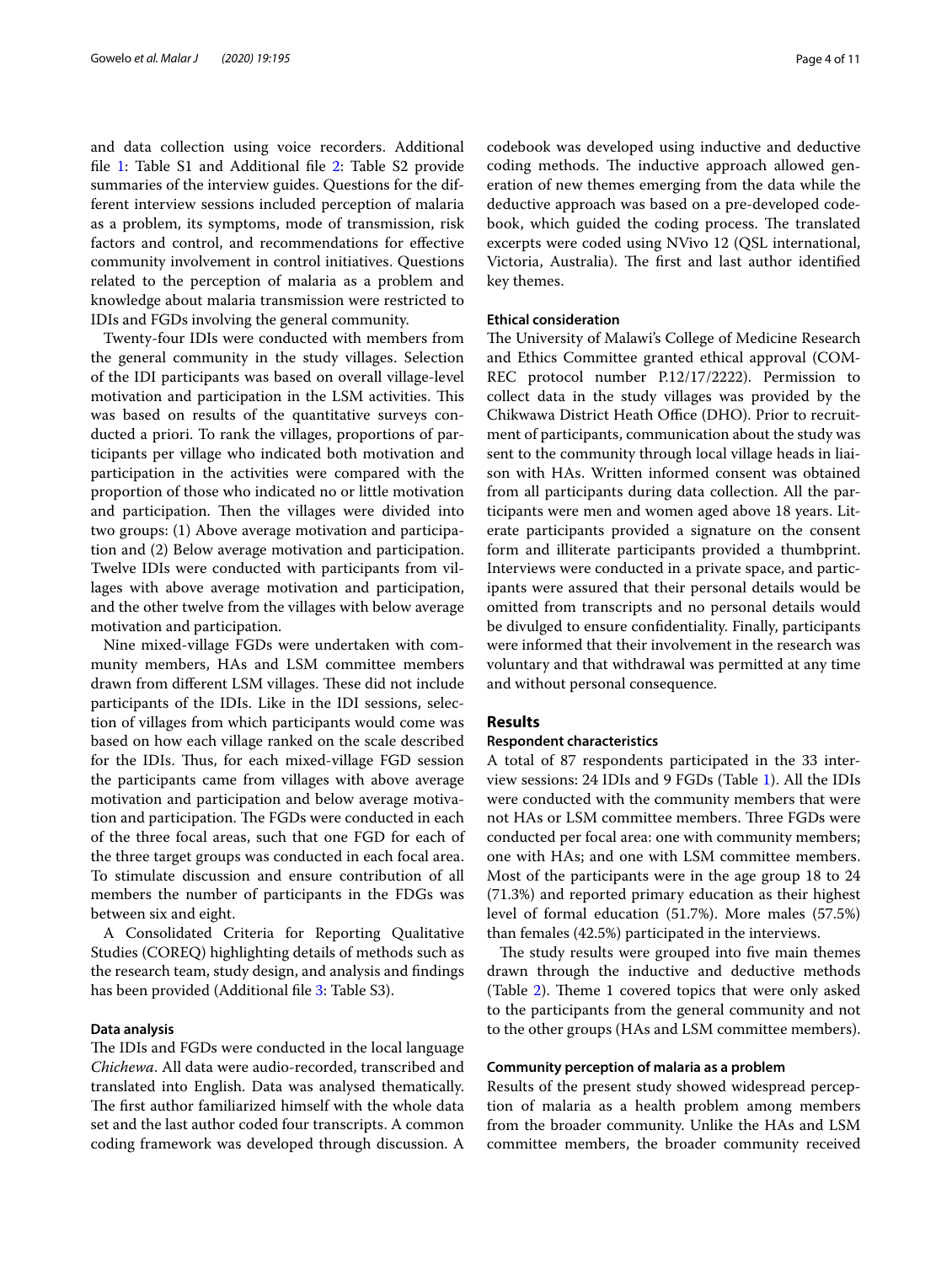#### <span id="page-4-0"></span>**Table 1 Characteristics of study participants**

| Characteristic | Focal Area (n)       |                     |                            | <b>Respondents</b> |
|----------------|----------------------|---------------------|----------------------------|--------------------|
|                | Focal area<br>A (30) | Focal area<br>B(26) | <b>Focal area</b><br>C(31) | [N, (%)]           |
| Sex            |                      |                     |                            |                    |
| Female         | 11                   | 13                  | 13                         | 37 (42.5)          |
| Male           | 19                   | 13                  | 18                         | 50 (57.5)          |
| Age            |                      |                     |                            |                    |
| $18 - 24$      | 7                    | 11                  | 5                          | 23 (26.4)          |
| $25 - 44$      | 23                   | 15                  | 24                         | 62 (71.3)          |
| >45            |                      |                     | $\mathfrak{D}$             | 2(2.3)             |
| Education      |                      |                     |                            |                    |
| None           | 16                   | 8                   | $\mathfrak{D}$             | 26 (29.9)          |
| Primary        | 10                   | 11                  | 24                         | 45 (51.7)          |
| Secondary      | 4                    | 7                   | $\overline{4}$             | 15 (17.2)          |
| Tertiary       |                      |                     | 1                          | 1(1.2)             |
| Session        |                      |                     |                            |                    |
| FGD            | 3                    | 3                   | 3                          | 9(27.3)            |
| IDI            | 8                    | 8                   | 8                          | 24 (72.7)          |

#### <span id="page-4-1"></span>**Table 2 Main themes drawn from the qualitative study**

**Theme**

Community perception of malaria as a health problem Community knowledge about malaria transmission Community trust, support and acceptance of microbial larviciding Community participation in LSM: enabling and hindering factors Recommendations for scale-up and future community-led LSM

minimal formal training on the malaria topic. Much of their knowledge came from their interactions with the HAs and LSM committee members who received tailored training from the larger project, MMP. The community members mentioned that their own malaria related illness, and/or illness of those close to them, reduced their performance of income generating activities and increased fnancial expenses via treatment and treatment-seeking activities.

*"When one sufers from malaria they need money to access treatment while at the same time all economic activities that would be undertaken to improve their livelihood are halted" (IDI, Community participant, Kandeu 2)*

*"I fnd malaria to be particularly burdensome because it is very hard to fnd medicines at the local health centres hence we are forced to buy from pharmacies at higher prices" (IDI, Community participant, Kabwatika)*

Although malaria was identifed as a problem that afects everyone, most participants reported that pregnant women and children are most vulnerable to the disease.

*"Much as everyone is at risk of malaria, young children and pregnant women are the most vulnerable" (IDI, Community participant, Kampaundi).*

#### **Knowledge of malaria transmission**

There was widespread knowledge among all respondents about the mode of transmission of malaria parasites and the type of environment conducive for breeding and development of mosquitoes. Almost all respondents reiterated that bites from infected mosquitoes drive malaria transmission. Interestingly, a member from the community was even able to mention the sex and genus of the mosquito responsible for the transmission of malaria.

*"When a female Anopheles mosquito bites a person with malaria and then another person without the disease, the malaria parasite is transmitted to the latter" (IDI, Community participant, Chipula).*

When asked where mosquito larvae could be found, participants provided varying responses. Some participants identifed natural and human-made sites and objects as potential larval habitats. Particular mention was made on the duration of water storage, the nature of the water (stagnant, dirty or clean), including the container or vessel and the contents in it, as factors that contribute to where mosquito larvae are most likely to be found. The term "dirty water" was in these cases synonymous with foul water.

*"Mosquitoes breed in standing water or in water that has been stored or has not been used for a long time" (FGD, LSM Committee, FA-B)*

*"There are some mosquito breeding sites which are natural such as streambeds while many are manmade" (FGD, HA, FA-A)*

*"Anopheline larvae are found only in clean water while Culicine larvae are found in dirty water" (FGD, HA, FA-A)*

Most participants implicated human activities with creation of the potential mosquito larval habitats. The responses provided were categorized based on purpose: (1) domestic: washing and drinking, (2) agriculture: irrigation, fsh farming and watering points for livestock, (3) and construction: brick-making and mud. Brick-making purposes were the most mentioned reason for creation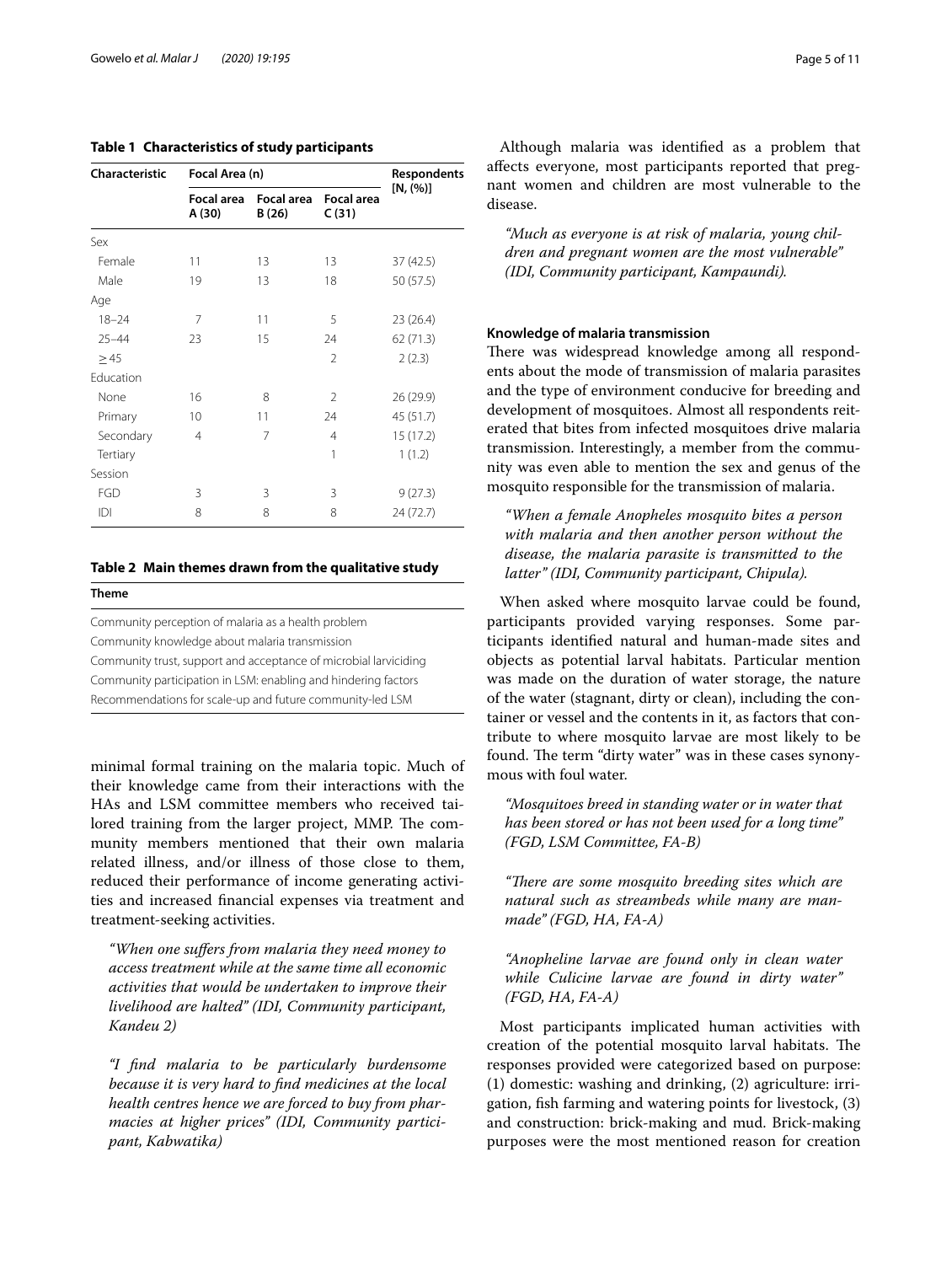of larval habitat sites. However, the issue of eliminating these water bodies revealed community perspectives on conficts between economic activities and malaria control.

As one community member said,

*"Tese larval habitats came into existence due to development activities being conducted in our communities such as school building initiatives which demand us to make bricks. We are caught in a situation where one development activity afects another" (IDI, Community participant, Mkangeni)*

An LSM committee member who was responsible for carrying out larviciding activities supported this opinion.

*"Much as we know that these are the very places where mosquitoes driving malaria transmission breed, some of these places are very important to us as we use them to irrigate crops, drinking points for our livestock and also to soak bamboos for making traditional mats" (FGD, LSM committee, FA-A).*

Despite the perceived confict between community developments and malaria control, participants displayed an understanding of the role of these places as refuge for immature stages of mosquitoes. This enabled some of the participants to suggest solutions for malaria control.

*"Mosquitoes breed in standing water bodies which are readily available in our villages. Removing these potential breeding sites is the only sure way forward'' (IDI, Community participant, Jana)*

*"If we are not careful, discharging water anyhow into these swamps creates suitable environments for mosquito proliferation, a thing which can increase malaria prevalence in the area" (FGD, LSM committee, FAC).*

# **Community trust, support and acceptance of microbial larviciding**

Most of the participants agreed on the efectiveness of *Bti* for mosquito control. However, it was observed that some community members did not want to work with the larvicide for fear of a health risk for themselves or their livestock, especially at the onset of the project. Lack of evidence of the product's activity and safety was the major reason for the skepticism and lack of trust in the product by the community.

A community member highlights this perception:

*"I do not really know how Bti works but I think it can cause cancer. Because no livestock has died due to the larvicide does not mean I should not be con-*

# *cerned" (IDI, Community participant, Mkangeni)*

Additionally, some participants were initially sceptical about the product, because LSM committee members used mouth masks during application of *Bti*.

# *"Te use of masks by members of LSM committees during Bti application made some people suspicious of the product" (FGD, HA, FA-A)*

The initial concerns were on the safety of livestock, crops and human life, but as time passed the community members could see that *Bti* did not have harmful efects on their crops, livestock and their personal health. Increased engagement with LSM committees and HAs increased community trust, support and acceptance of the larvicide.

*"Initially we had a lot of fears about Bti as we thought it would be harmful to those using treated water sources but we have neither seen nor heard of any harm due to the larvicide. We are beyond convinced that this product only kills mosquito larvae" (IDI, Community participant, Kampaundi).*

*"We did not allow LSM committees to apply Bti in water bodies, especially those used for irrigations purposes because we had fears the larvicide would cause damage. Now we have realized that our fears were unfounded. We are very willing and ready to have the habitats sprayed with the product" (FGD, Community members, FA-C)*

In some cases, feld-based workshops were held with the community where *Bti* was actually applied on habitats infested with mosquito larvae. At these sites the activity of *Bti* on the larvae and other aquatic organisms was co-investigated with the community members.

*"When the intervention just started, people had concerns about harmful efects of Bti on crops, livestock and people. To prove to them that the larvicide was very safe we conducted sensitization meetings in our*  communities. The communities are now aware that *spraying Bti does not introduce any risks to crops, humans and livestock" (FGD, LSM committee, FA-C)*

The LSM committees believed that it was only those people who did not attend community workshops who had negative concerns about the product.

"The people who complained were those who never *attended village workshops so they did not know the benefts of Bti. Once they come to understand they will never protest again" (FGD, LSM Committee, FA-B)*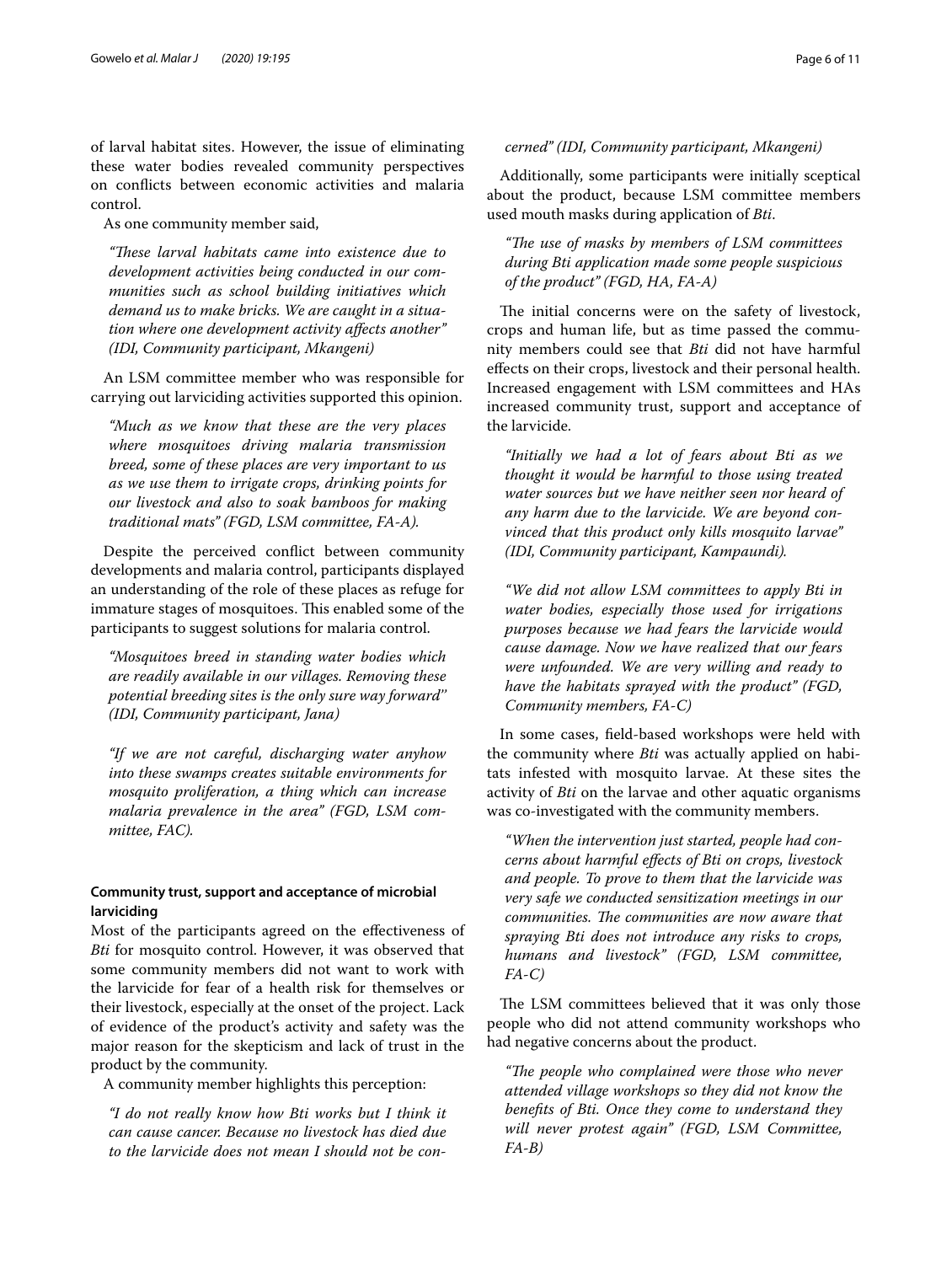#### **Factors enabling participation in LSM activities**

Under this theme factors that motivated community participants in carrying out LSM activities were explored. Enabling factors included involvement of local leaders in the initiative and the knowledge gained through workshops about malaria control and implementing control measures. Most LSM committee members felt that the knowledge they attained about mosquito larval control made them aware of their role in the fght against malaria.

*"We have gained a lot of knowledge about the malaria topic from the numerous trainings we have gone through. Tis knowledge motivates us to participate in the malaria control activities" (FGD, LSM Committee, FA-B)*

*"Our village heads contribute to the cause by organizing community meetings where they encourage us to actively participate in the LSM activities" (FGD, Community members, FA-B).*

The community members perceived a visible decline in malaria cases in their communities, which they attributed to their work. They indicated that such achievements encouraged them to work towards more reductions in the malaria burden. They also cited problems faced to access treatment for malaria as a factor driving their actions towards malaria control.

*"We have had the worst experiences with malaria. We live very far from health facilities hence have*  problems to access health care services. This initia*tive is our lifeline hence our great zeal to participate" (IDI, Community participant, Kampaundi)*

*"I am motivated to participate in the activities because our community has been very disadvantaged in terms of access to health care services. We live very far from the nearest health facility, which is also a paying facility. I fully understand the challenges faced to access medical help at the facility. So when we were told about what we are supposed to do to reduce the malaria burden I decided to participate" (IDI, Community participant, Kandeu 2)*

There was a general feeling among the community members that HAs and LSM committee members were more motivated to participate in the LSM activities than the rest of the community. However, the community members expressed mixed sentiments as to why HAs and LSM committees seemed more motivated to participate in the activities. Some community members felt that the knowledge the two groups gained during the course of their duties enticed them to participate in the control initiative. Another section of the community felt that the money given to the two groups by MMP to meet logistical requirements for trainings outside their focal areas incentivised them.

*"Tese people work hard because they understand that the intervention would be benefcial to their communities" (IDI, Community participant, Kandeu 2)*

*"LSM committee members work hard because they are taken to trainings where they are given money. If there were no such incentives none of them would be as active" (IDI, Community participant, Kampaundi IDI)*

### **Factors hindering participation in LSM activities**

When asked what they felt were the limiting factors for community implementation of the LSM activities, the respondents cited a number of issues. One of the major factors cited by LSM committee members was the high amount of labour and time required to carry out *Bti* application activities. Weekly applications of *Bti* were necessary for optimum efectiveness of the *Bti* because of its short residual activity. However, LSM committee members reported that much of their time was spent carrying out the LSM activities, which reduced their time to participate in income generating activities for their households.

"The work is too laborious. We do Bti pre- and post*spray surveys every week, and we spray Bti after every seven days. Tis means we spend much of our time working in LSM at the expense of our families' well-being" (FGD, LSM Committee, FA-C)*

They also mentioned the long walking distances to the sites where they applied *Bti* and the continued creation of potential mosquito larval habitats.

*"The major problem is distance, when we go to spray Bti, we travel long distances because some water bodies are very far. Sometimes we plan to spray more breeding sites per day but fail to realize the plan because we have to travel long distances hence end up spraying in very few. Tis makes us work for more days than expected" (FGD, LSM Committee, FA-C)*

*"Tis work is very tiresome as we are required to continuously fll and drain, and spray Bti every week in the potential mosquito breeding sites. From the look of things we will continue to create these sites as we do not have alternatives to bricks [the excavation of which creates breeding sites]" (FGD, LSM*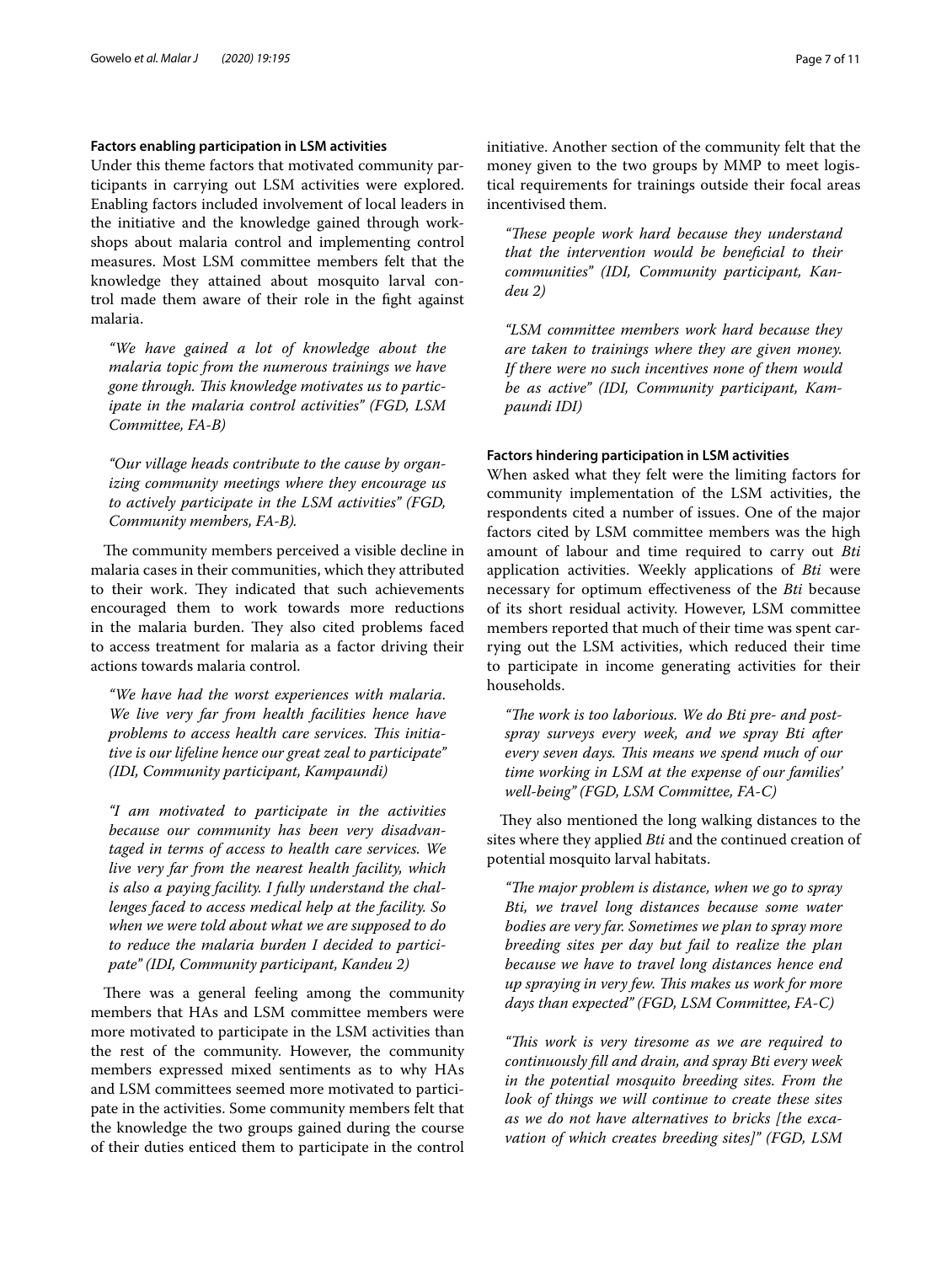#### *committee, FA-A)*

Some respondents indicated that provision of no monetary incentives was a major factor infuencing lack of participation in the activities. While this feeling was widespread, it was not true for some villages.

*"Some members are discouraged because they want outright benefts. Of course, in my area there have never been such cases, but I know this happens in other villages" (FGD, LSM Committee, FA-C)*

Lack of gumboots as protection from water-borne infections, for example to protect against schistosomiasis, for each committee member was the most cited challenge. While acknowledging the provision of several pairs of gumboots by the project, they noted that these were not sufficient for all committee members. They also indicated their reluctance to share boots due to risk of contracting foot-borne fungal infections.

*"We do not have enough gumboots for all members of the committee. We were told to be sharing the few we have but we cannot do that for fear of athlete's foot" (FGD, LSM committee, FA-A)*

Some LSM committee members cited the indiference of some community members towards LSM as a demotivating factor. Respondents noted that some community members did not attach value to the work of committee members and demeaned their volunteerism. This indiference left some LSM committee members frustrated, and in some cases led to dropping out from the committees.

*"We are often discouraged by poor remarks from some members of the community despising our volunteerism" (FGD, LSM committee, FA-B)*

*"We are called stupid and time wasters by some community members for volunteering to work in this project" (FGD, HA, FA-C)*

# **Recommendations for scale‑up and future community‑led LSM**

There was a widespread perception among the respondents that village heads were not fully involved in the ongoing LSM activities. The respondents suggested that for increased community participation in the activities the village heads needed to receive training and be tasked with specifc roles. Some participants recommended that for future or for scale-up of existing community-led initiatives, groups comprised of village heads should be created to monitor the activities locally.

*"A team of village heads should be instituted which should be tasked with monitoring LSM activities*  at village level. They should receive the same training as LSM committees. These people are highly *respected by communities, which could ensure high community participation in the LSM activities. Tis team should be constantly updated by HAs and LSM committees" (FGD, HA, FA-C).*

Some participants also recommended restructuring LSM committees by removing non-active members to improve group performance, adding more members to existing committees to reduce member work-load, or by making the selected committees work for a fxed period after which new committees take over.

*"I think the LSM committees are burdened by the too large amount of work they are doing. It would be a better idea to bring in more people into the committees so the committee can do more sensitization meetings and cover more habitats" (FGD, Community members, FA-C)*

*"I think LSM committees should work for a maximum of one year and a new one be selected. Currently, some members have lost interest in the activities hence need to keep replacing them with new members willing to take over" (IDI, Community participant, Mkangeni)*

The participants also recommended need for constant feedback on how the intervention is progressing. They felt this could encourage their participation in the activities.

*"Te community should be given feedback on how the intervention is performing. Tis could motivate them" (FGD, HA, FA-A)*

Lastly, continued community sensitization was reported to be paramount if buying-in and participation in the LSM activities were to be successful.

*"There is need for continued sensitization meetings. It is through repeated messages that some people change their attitude" (FGD, HA, FA-A)*

## **Discussion**

Findings of the present study show that community involvement in LSM increased awareness of malaria as a health problem, its risk factors and control strategies. Lack of incentives as observed in other research paradigms in Malawi [\[28](#page-10-22)] reduced participation of members from the broader community in the activities. Support from community leaders was a critical factor for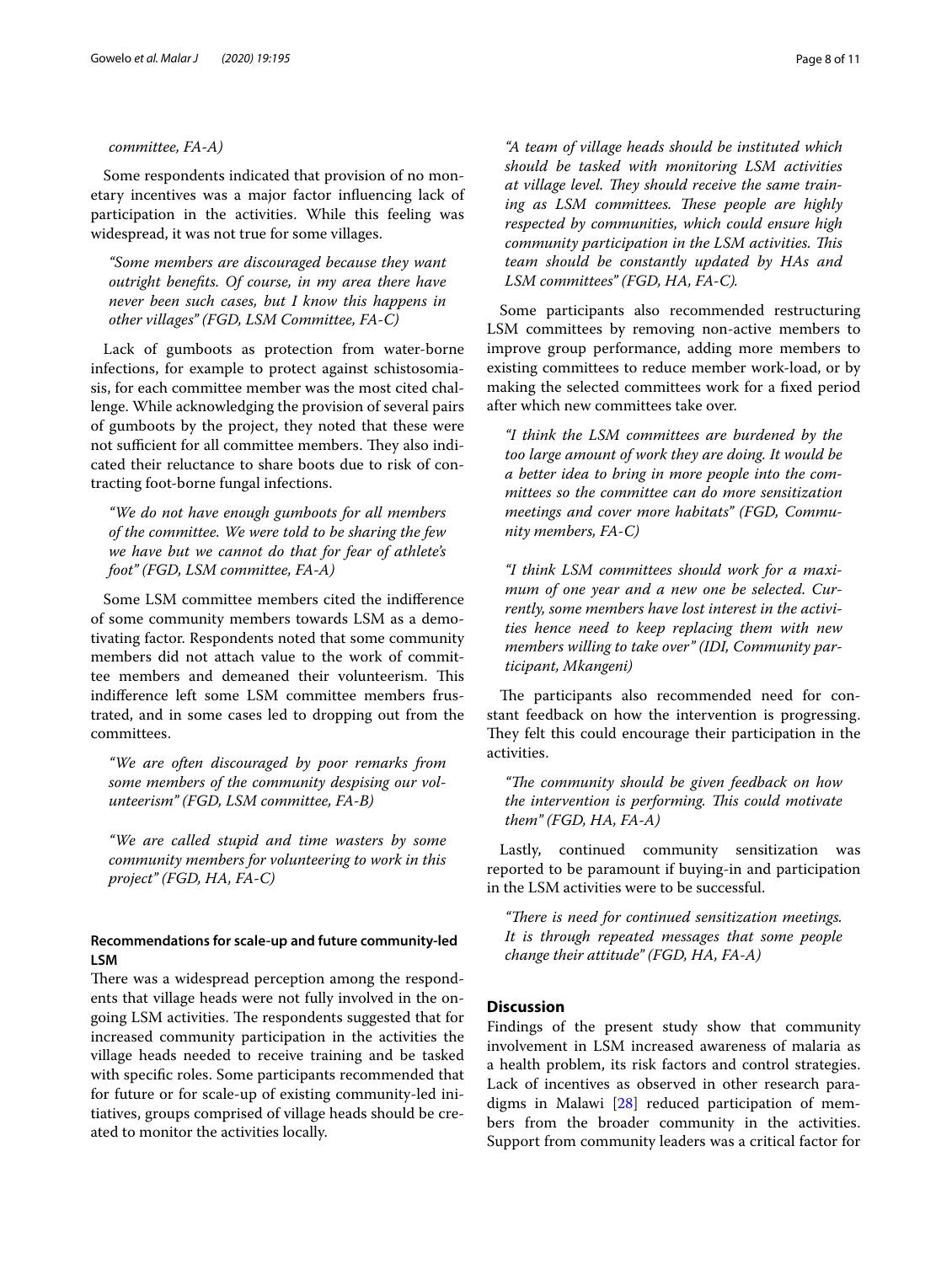community participation in the activities. Labour intensiveness, the time-demanding nature of the activities, and fears about health risks associated with working in water bodies, created barriers to successful implementation of the intervention by the LSM committees. These results suggest that a wide range of factors must be considered for optimum efectiveness of community-driven malaria interventions.

Participants in the present study perceived malaria as a health problem prevalent in their communities and recognized children and pregnant women as groups most vulnerable to the disease. Participants were aware of the role of mosquitoes in transmitting the malaria parasite and had knowledge of potential mosquito larval habitats. This knowledge is attributable to the malaria workshops conducted by the HAs in each village. Previous studies have suggested that community awareness of malaria as a burden has the potential to trigger positive action towards malaria control [[29,](#page-10-23) [30\]](#page-10-24).

At the time of the present study, the results of the intervention trial [\[25](#page-10-19)] were not yet available, and hence in the preparatory meetings with communities, as well as during the refresher courses for Health Animators and local leaders, participants were reminded of the possible outcomes: no impact on malaria, medium impact on malaria or strong impact on malaria. Local communities needed to be encouraged to continue with the interventions which in the end might beneft them.

In this study, the communities understood the association between mosquito larval habitats and malaria. However, some water bodies served a specifc function in the community and were deemed useful by the respondents. This presents potential limitations in the adoption of habitat draining and flling for malaria control. Similar observations were made in Kenya where perceived importance by the community of some water bodies limited their willingness to remove such sites [[31](#page-10-25)]. Where habitat draining and filling are not feasible, application of larvicides is a viable alternative [[9\]](#page-10-6), and this was widely practiced by the communities in this study. The use of other LSM strategies such as predatory fsh or shading of the breeding sites with plants such as Napier grass or coco-yams to make such sites less suitable for malaria vector mosquitoes has also been suggested [\[32](#page-10-26)].

Community perception of *Bti* as a mosquito control tool improved with increased engagements with HAs and LSM committees, and interaction with the product. Initially, the communities reported skepticism about the product over potential harmful efects to humans, livestock and crops. The lack of a befitting synonym for the word "pesticide" when referring to *Bti* in the participants' vernacular, *Chichewa*, confounded their fears of the product. In *Chichewa*, the word "pesticide" is loosely interpreted as "poison" which denotes an inherent element of side effects. Through community workshops and handling of the product in the feld, the community learned about the product's activity and specifcity, which resulted in improved acceptance of the product by the community. Similar observations were made in Rwanda where acceptance of *Bti* was observed to improve with increased interaction with the product by rice farmers tasked with its application  $[33]$  $[33]$  $[33]$ . The findings suggest that for meaningful acceptance of control strategies, community training should focus on approaches that build trust by demonstrating the safety of the products to non-target organisms.

The HAs and LSM committees were more motivated to participate in the LSM activities than the members from the community at large. According to the HAs and LSM committees, attainment of knowledge of malaria and its control, and their sense of 'duty' motivated their participation in the LSM activities. For the both groups, the status received in the community for their role made them feel valued and motivated. However, some members from the broader community felt that the motivation of the HAs and LSM committees was a result of the "monetary incentives" they received during their trainings. This could be justified by the frequent calls made by the LSM committees for refresher trainings. This could potentially pose a barrier in community participation in the intervention as observed in another study conducted in Malawi where receipt of incentives by some groups demotivated other groups [\[34](#page-10-28)]. Similarly, in a sub-study conducted under MMP in the same area as the current study "monetary incentives'' received by the HAs during their trainings were feared to have weakened the sustainability of the health animator approach [\[35](#page-10-29)]. Indeed, the forms and modes of delivery of incentives in volunteerbased initiatives are critical but they remain less studied [[36\]](#page-10-30). In Kenya, adaptation of a malaria control intervention (odour-baited mosquito traps) to local context by providing a source of solar energy to householders increased community acceptance and uptake of the intervention [\[37](#page-10-31)]. Based on these fndings, incentives have a role in infuencing acceptability, uptake and sustainability of community-led interventions. To increase interest of a community and motivation to participate, the intervention agenda should be developed in light of the local contexts, with enhanced attention for the community's needs.

Participants considered LSM activities to be labour intensive and time consuming, especially larviciding with *Bti*, which required weekly application. Some LSM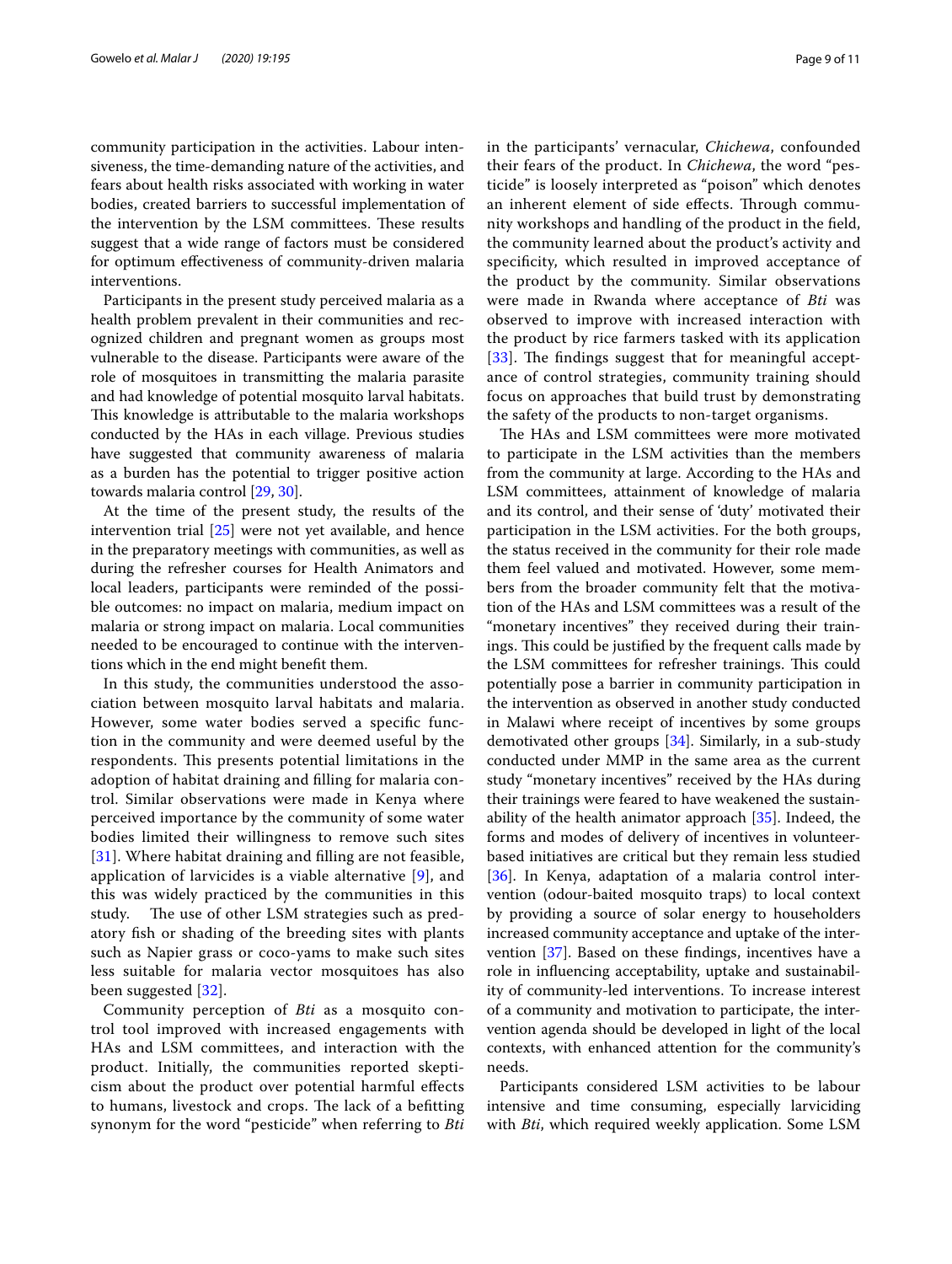committee members felt that the demands of the activities prevented them from actively engaging in income generating activities for the betterment of their livelihoods. The findings underscore the need to incorporate technical solutions that increase intervention coverage and quality while reducing labour demands. These technical solutions include powered sprayers, drones, and remote-sensing based risk maps [[38,](#page-10-32) [39\]](#page-10-33).

In the present study, it was evident that local leadership was needed for efective implementation of the community-led LSM activities. A hierarchical structure with village heads, HAs and LSM committees as leaders was regarded as supportive by most of the respondents. This finding suggests that local authorities should not be engaged for administrative purposes only but also in both planning and implementation of community-led initiatives. The findings also suggest that the village heads should work closely with LSM committees and HAs, with the latter groups only addressing the operational aspects and not the village politics such as calling for community workshops. Importantly, interventions should capitalize on the existing traditional structures present in each community. Rural communities have strong social structures resulting from their communal living [[31](#page-10-25)] which, if exploited, could make community engagements attainable.

The variable participation of members from the broader community reported in the present study likely resulted in lower coverage of LSM than was targeted. Though not measureable in the absence of intervention because the FGDs did not include an external control group, the community's high level of knowledge about malaria as a health problem and its transmission is presumably due to the educational intervention of MMP. This suggests that the conception and design of the intervention were efective.

#### **Conclusions**

Community involvement in LSM as an additional tool for malaria control increased local awareness of malaria as a health problem, its risk factors and control strategies. However, community participation varied among the respondent groups, with labour and time demands of the activities, and lack of fnancial incentives, among the reasons cited for reducing participation. Employing innovative tools with potential to reduce labour and time demands could improve community participation in the activities. Further studies are required to investigate the forms and modes of delivery of incentives in operational community-driven LSM interventions.

#### **Supplementary information**

**Supplementary information** accompanies this paper at [https://doi.](https://doi.org/10.1186/s12936-020-03268-8) [org/10.1186/s12936-020-03268-8](https://doi.org/10.1186/s12936-020-03268-8).

<span id="page-9-3"></span><span id="page-9-2"></span>Additional file 1: Table S1. Interview guide (FGD) for Community members, HAs and LSM committees.

<span id="page-9-4"></span>**Additional fle 2: Table S2.** Interview guide (IDI) for Community members.

**Additional fle 3: Table S3.** A *COREQ* checklist highlighting details of methods.

#### **Acknowledgements**

We thank all the research assistants for their support in data collection. Davies Kazembe, Happy Chongwe, Asante Kadama, Richard Nkhata and Tinashe Tizifa are thanked for logistical support. We also thank the study population for their willingness to participate in the study.

#### **Authors' contributions**

SG, RSM, WT, HB and LTM conceived the study design. SG collected the data. SG, LMT and HB contributed in the data analysis. SG, RSM, CJMK, WT, HB and LMT participated in interpretation of the results. SG drafted the manuscript. All authors read and approved the fnal manuscript.

#### **Funding**

De Vos Fund, The Netherlands, generously supported the study. We also thank the Dioraphte foundation for some fnancial support. RSM received additional support from an NIH-funded postdoctoral fellowship (T32AI007524). The content is solely the responsibility of the authors and does not necessarily represent the official views of the funders.

#### **Availability of data and materials**

Data can be made available upon reasonable request.

#### **Ethics approval and consent to participate**

The study was approved by the University of Malawi's College of Medicine Research and Ethics Committee (COMREC) under certifcate number P.12/17/2222. Written informed consent was obtained from all participants during data collection.

#### **Consent for publication**

Not applicable.

#### **Competing interests**

The authors declare that they have no competing interests.

#### **Author details**

<sup>1</sup> Laboratory of Entomology, Wageningen University & Research, Wageningen, The Netherlands. <sup>2</sup> Training and Research Unit of Excellence, School of Public Health, College of Medicine, Blantyre, Malawi. 3 Department of Health Systems and Policy, School of Public Health and Family Medicine, College of Medicine, Blantyre, Malawi. <sup>4</sup> Center for Vaccine Development and Global Health, University of Maryland School of Medicine, Baltimore, MD, USA.

Received: 4 March 2020 Accepted: 23 May 2020 Published online: 02 June 2020

#### **References**

- <span id="page-9-0"></span>1. WHO. World Malaria Report 2018. Geneva: World Health Organization; 2018.
- <span id="page-9-1"></span>2. Bhatt S, Weiss DJ, Cameron E, Bisanzio D, Mappin B, Dalrymple U, et al. The efect of malaria control on *Plasmodium falciparum* in Africa between 2000 and 2015. Nature. 2015;526:207–11.